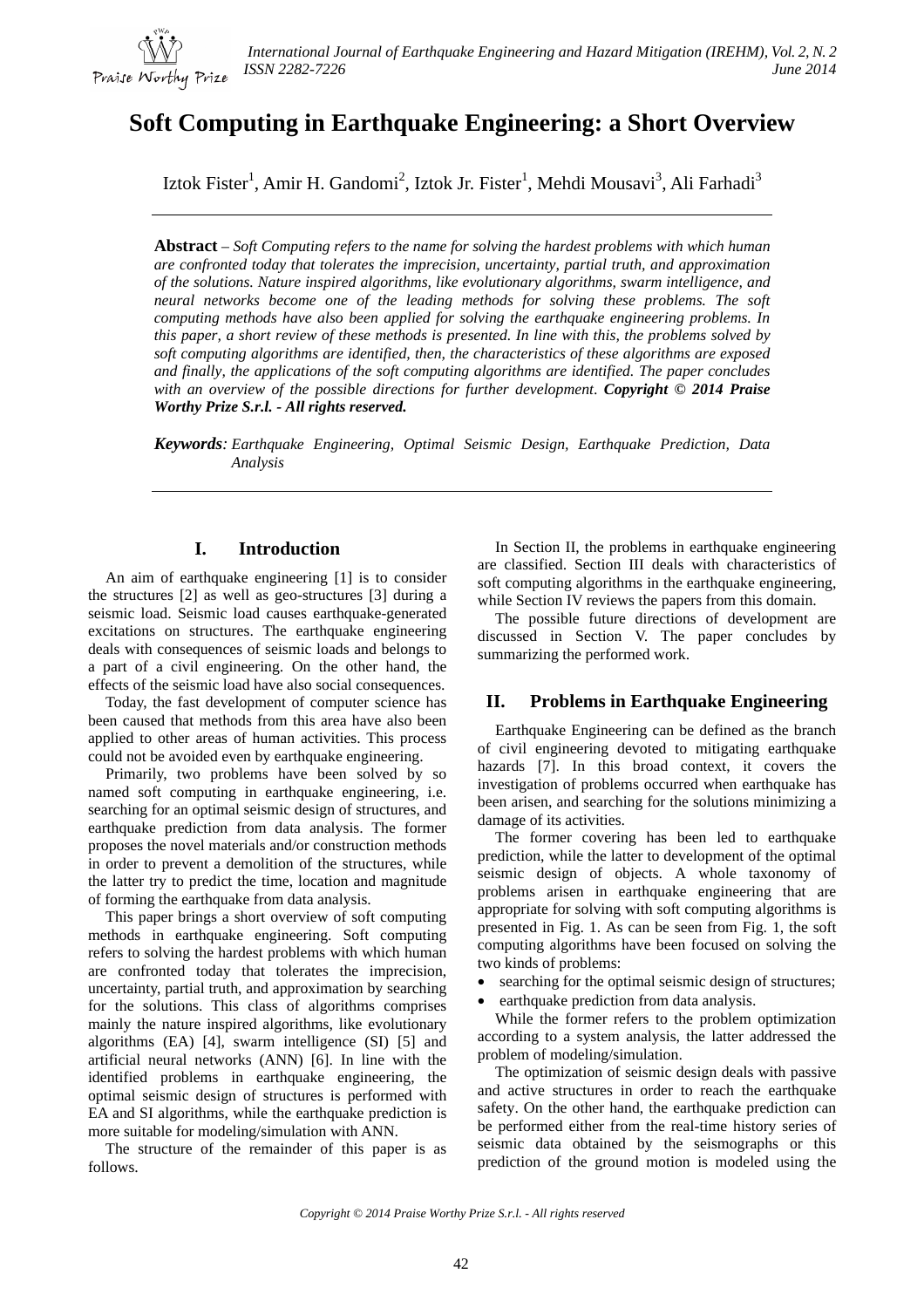attenuation relations. In the remainder of this section, the taxonomy of the earthquake problems is elaborated more detailed.



Fig. 1. Taxonomy of problems arisen in earthquake engineering

#### *II.1. Optimal Seismic Design of Structures/Buildings*

Earthquake are results of slippage along a fault plane, often well below the surface of the earth [8]. This surface faulting may results in large earth movements. Therefore, structures located across a surface fault usually suffer severe damage that may lead even to them demolition.

As a result, people avoid building the structures on locations sensitive of geological hazards.

Unfortunately, on some locations on the earth peoples must be accustomed with the risk of earthquakes, e.g., Japan, Indonesia, China, etc. There, a civil engineering has put against the fact how to mitigate or even eliminate the effects of the ground motion.

Let us assume a structure located on the surface sensitive to geological hazards. This structure can be built on two ways. One way is to build the structure using the elastic earthquake safe materials that are naturally very expensive. This kind of building structures is also named as a *passive* approach. The alternative way is to use a set of actuators and sensors connected by a feedback loop [9]. In this case, the structure is able to adapt to the demolition activity of the ground motion.

Therefore, this structure is known as *active*.

#### *II.1.1. Passive Earthquake Safe Structures*

Passive control techniques are mainly divided into two parts of absorption and dissipation [10]. Tuned Mass Dampers (TMDs) and mechanical energy dissipaters (e.g., viscous fluid dampers and viscoelastic solid dampers) could be classified as passive energy dissipation systems.

The principal function of a passive energy dissipation system is to reduce the inelastic energy dissipation demand on the framing system of a structure [11].

The analysis results of Shayeghi et al. [12], reveals

that the designed Particle Swarm Optimization (PSO) based TMD controller had an excellent capability in reduction of building response under earthquake excitations.

However, most of the passive dampers can be used to tune only a given fixed frequency of vibration, normally the fundamental frequency of vibrations of a structure [13]. Sometimes, these tuned values will not match with the input excitation and the corresponding structure response (e.g., in a Multiple-Degree-of-Freedom (MDOF) structure). This is the major disadvantage of the passive dampers, which can be overcome by using multiple passive dampers, each tuned to different frequencies or by adding an active control to it [14].

On the other hand seismic (base) isolation system is categorized as energy absorption system. The principle of seismic isolation is to introduce flexibility at the base of a structure in the horizontal plane, while at the same time introducing damping elements to restrict the amplitude of the motion caused by the earthquake. Mechanical energy dissipaters in parallel with a base isolation device can control the response of the structure by limiting displacements and forces, thereby significantly improving seismic performance [15].

The addition of damping, however, may also increase the internal motion of the superstructure as well as increase absolute accelerations, thus eliminating many of the gains base isolation is intended to provide [16]. Ozbulut and Hurlebaus [17] propose two Fuzzy Logic Controllers (FLCs) for operating control force of piezoelectric friction dampers used for seismic protection of base-isolated buildings against various types of earthquake excitations. Results for several historical ground motions show that developed fuzzy FLCs can effectively reduce isolation system deformations without the loss of potential advantages of seismic base isolation.

#### *II.1.2. Structural Active Control for Earthquake Induced Vibrations*

As already said, active control system, when used in combination with a passive control device, can cover many disadvantages of passive systems. Consequently, the effects of the active control are obviously superior to the passive control in decreasing the response of structure vibration. Active structural control systems are a natural evolution of passive control technologies. Actually, active control system by using external power, act simultaneously with the hazardous excitation to provide enhanced structural behavior for improved service and safety [18]. Efficient active control systems can be implemented with existing technology under practical constraints such as power requirements, maintenance and stringent demand of reliability [19]. Schmidt [20] presented the synthesis of an active control system using a modified PSO method. PSO method efficiently incorporated the constraints on the active system's stability and the maximum output of actuators.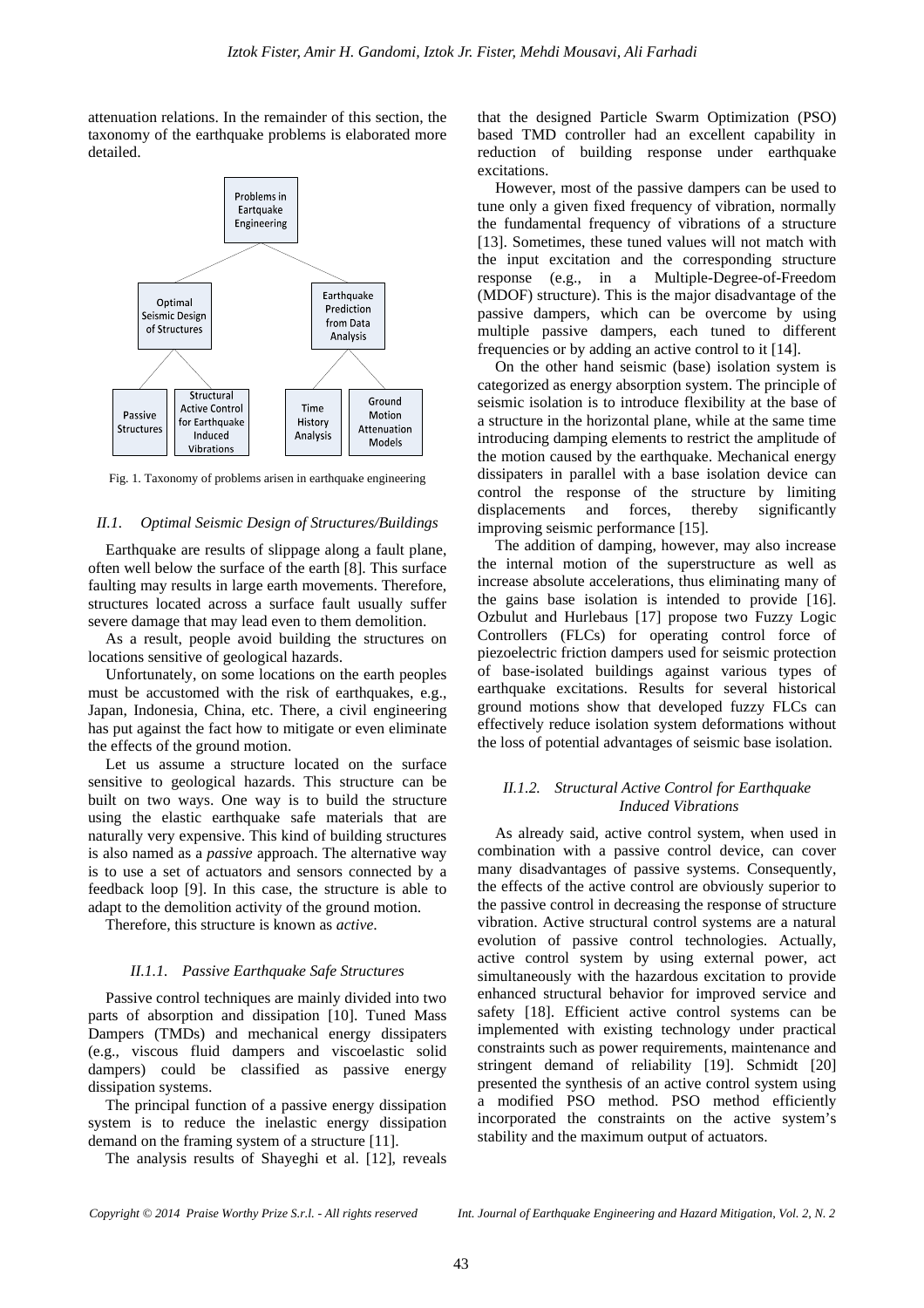In addition, Guclu and Yazici [21] designed FLC for a MDOF structure with two types of actuators, to suppress earthquake-induced vibrations. The results of this study, showed a good performance by the FLC for different loads and the earthquakes.

#### *II.2. Earthquake Prediction from Data Analysis*

Earthquake prediction refers to report of warning against the earthquake hazards. This warning can be predicted at most a few days or even a few years to a few decades in advance. The former is also denoted as 'shortterm' prediction, while the latter refers to a 'long-term' prediction. Both kinds of prediction serve as tools that enable people to permit measures such as evacuation.

The earthquake prediction serves as a very hard task, because the earthquake is a non-liner process that is highly sensitive to un-measurable fine details of the Earth state. Therefore, Geller in [22] at 1997 wondered if the earthquake prediction is even possible. However, the rapid development of the new technologies, e.g., seismology, computer science, global positioning system (GPS), etc., enable that this prediction would become accurate in the future. In seismology, the nature of ground motion affecting the building can be conceptually described as follows. Earthquake is arisen in fault rupture that generates the waves. These waves that create motion are spread from the epicenter in all direction. A magnitude of this ground motion decreases with the distance from the epicenter, while the ground motion.

The ground motion has a random nature and can even be transmitted in emphatic direction. Typically, this motion affects the building using horizontal and vertical component. Which of these components is more destructive for the building depends on the specific situation.

## *II.2.1. Time History Analysis*

A ground motion models has been developed in order to simulate the destructive consequences of the realworld earthquakes. This simulation serves as a prediction tool of earthquake strength that is used for searching for the optimal seismic design of structures. Usually, realtime series data of seismic event earthquake are applied for the modeling/simulation (i.e., training and testing).

These data is also known under a name time history data, while an analysis of these data is known under the name time history analysis (THA). The data included local, regional, and quarry-blast events with epicenters determined by their longitudes and latitudes. Each dataset is identified by depth of earthquake, time of occurrence, geographical area, and magnitude of earthquake.

#### *II.2.2. Ground Motion Attenuation Models*

Complexity of usage and in this respect, duration of computation cause that the prediction of ground motion attenuation has been emerged.

This prediction results from a large scenario earthquake and it is of fundamental importance to earthquake engineering as well as soft computing algorithms that have been arisen in this domain.

Thus, attenuation relations are frequently employed.

These relations describe the dependence of the strength of the ground motions on the earthquake magnitude and on the distance from the earthquake.

# **III. Characteristics of Soft Computing Algorithms for Earthquake Engineering**

In system analysis [4], the problems are threat as a system consisting of: input, model, and output (Fig. 2).

According to one of the unknown components of the system, problems are divided into following types:

- optimization,
- modeling,
- simulation.

In optimization problem, an optimal input is searched for a known model and an output. Generally, the optimization problem is defined as quadruple  $P = (I, S, f, goal)$ , where *I* denotes a set of instances, *S* is a set of feasible solutions, *f* an objective function that can be either minimized or maximized according to a *goal*.

Typically, the optimal seismic design of structures is solved using soft computing algorithms in the earthquake engineering.

Modeling tries to describe a real-world system on formal way.

Typically, this formal way presents mathematical or physical equations which determine the behavior of the system. Therefore, such model needs to reflect characteristics of the real-world system that inspired it. Earthquake is strong random dynamic process. Therefore, the earthquake model is subject of uncertainty. Consequently, this model must be stochastic in nature.

Earthquake simulation describes how system (i.e., structure) responds to uncertainty caused by ground motion. In fact, it produces only estimates of system performance.

Selection of characteristic patterns on input depends on the ability and intuition of human/machine performing the simulation. However, a task of simulation is to find the optimal patterns in the specific model.

Interestingly, algorithms in earthquake engineering consist of components for solving all three types of problems.

That is, the optimization of seismic design is performed in dynamic environment that is simulated by earthquake simulation component, where the simulation relies on the programmed prediction model (Fig. 3).

However, the prediction model bases either on the time history analysis or the ground motion attenuation relations.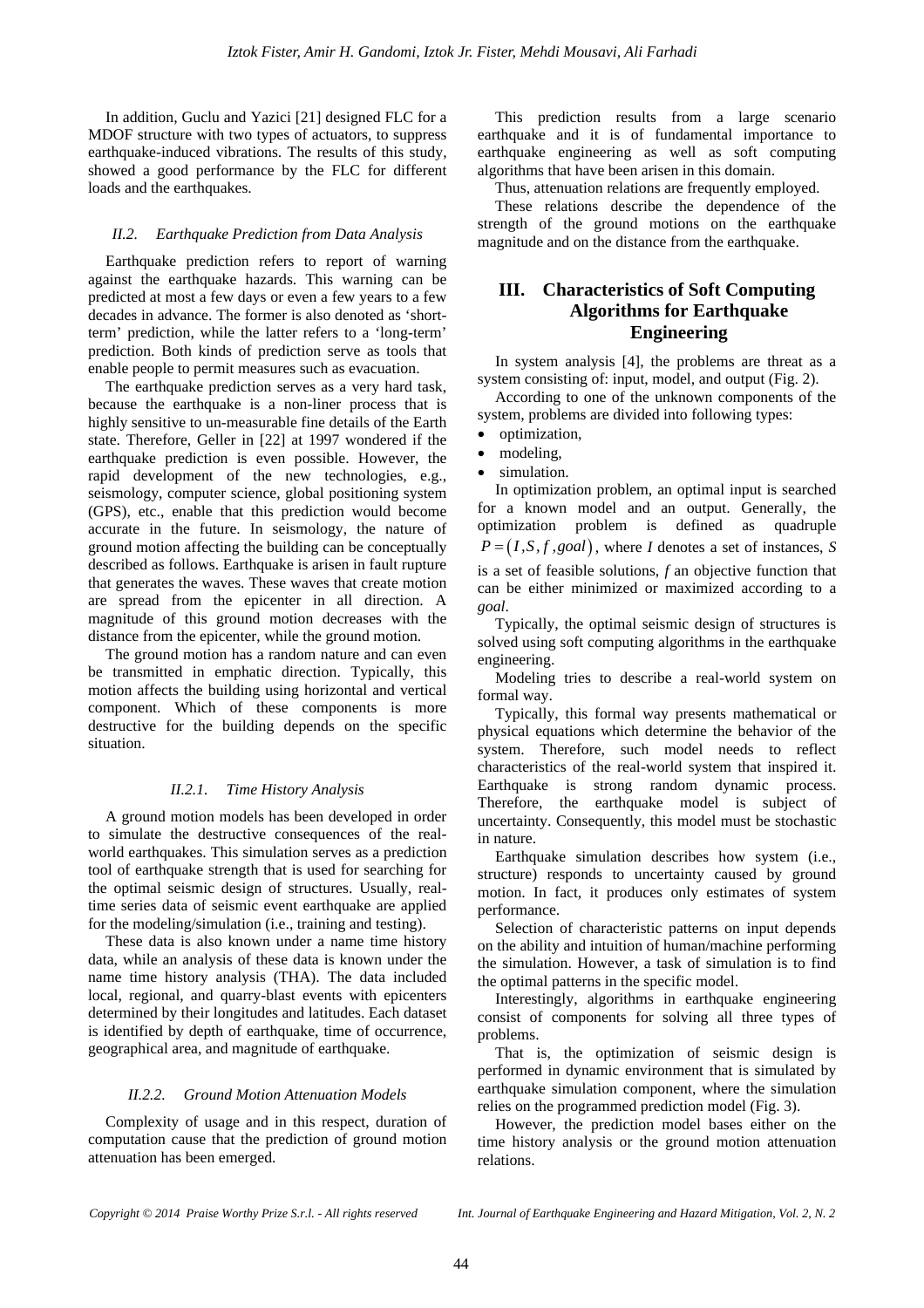

Fig. 3. Soft computing algorithms in earthquake engineering

Typically, the problems in earthquake engineering are solved using the soft computing algorithms. The term of soft computing was introduced by Zadeh [23] in 1992 and refers on the collection of methodologies that solve the problems without an extensive mathematical formulation [24] (in contrast to hard computing).

The algorithms in soft computing tolerate the imprecision, uncertainty, partial truth, and approximation. They are adaptive in their nature and therefore, suitable for solving the problems arisen in dynamic environments. Mainly, the following families of algorithms are considered into the soft computing algorithms:

- evolutionary algorithms (EA) [4],
- swarm intelligence (SI) [5],
- artificial neural networks (ANN) [6].

EA imitates a Darwin's evolutionary theory [25], where the fitter individuals have more chances to survive in a struggle for survival. In general, they are populationbased, where each individual consists of elements, i.e. genes. Individuals suffer from acting the evolutionary operators in each generation, i.e., crossover and mutation.

Usually, crossover generates two offspring from two parents, while mutation modifies a specific element of the individual randomly. Each individual is evaluated after variations.

Thus, a fitness function is applied. It is connected with a problem to be solved. A selection operator selects the fittest individuals for the next generation of the evolutionary process. The EA are divided according to different representation of individuals in the following types:

- Genetic Algorithms (GA) [26],
- Genetic Programming (GP) [27],
- Evolution Strategies (ES) [28],
- Evolutionary Programming (EP) [29],
- Differential Evolution (DE) [30].

Also SI has been inspired by biology. In this case, an inspiration presents on the first look simple creatures that are able to perform some inherent actions. However, together in group, they are suitable to perform complex tasks, e.g. building magnificent nests by termites. For instance, ants live in groups because of searching for a food. Communication between they is carried out indirectly using a chemical substance a pheromone,

which amount determines the shortest path to the food.

The SI algorithms are also population-based and act slightly different with regard to EA. Here, the population of individuals (particles) flies across the search space. Each particle moves towards the position of the best particle and thereby discovers a new possible more promising region of the search space.

The position is evaluated with the fitness function that reflects the nature of the problem. Mainly, the following algorithms have been arisen in SI domain:

- Particle Swarm Optimization (PSO) [31],
- Artificial Bee Colony (ABC) [32],
- Firefly Algorithm (FA) [33], [34],
- Harmony Search (HS) [35],
- Ant Colony Optimization (ACO) [36].

Human brain serves as an inspiration for working the ANN. These consist of enormous number of neurons that communicate with each other using the electrical impulses. In this manner, human brain may be viewed as a complex parallel computer, while the artificial neuron was modeled on the principles of biological neurons.

ANN is modeled using two or more layers (usually three) of neurons. A static ANN does not use any feedback, while a dynamic ANN adapts itself based on the principle of error minimization.

The ANN is especially suitable for classification problems, where the input patterns are transformed into output signals according to neuron parameters (weights) that have been learned during the training phase [24].

Today, various types of neural networks are employed as follows:

- Feed-Forward Neural Networks (FFNN) [37],
- Recurrent Neural Networks (RNN) [38],
- Stochastic Neural Networks (SNN) [39],
- Modular Neural Networks (MNN) [40].

In the earthquake engineering, a new FFNN networks have been applied, like Multi-Layer perceptron (MLP) [41], Radial Basis Function Networks (RBFN) [42], Self-Organized Maps (SOM) [43], Counter-Propagation NN (CPNN) [44] and Probabilistic NN (PNN) [45].

# **IV. Applications of Soft Computing Algorithms in Earthquake Engineering**

As already said, typical soft computing algorithms in earthquake engineering include both the optimization as well as modeling/simulation component. The former is devoted for searching the optimal seismic design of structures that suffers of demolition effects of ground motion caused by earthquakes. These effects are modeled and simulated by the latter. Normally, the optimization is performed by EA and SI, while the modeling/simulation by ANN. Typically, the algorithms presented in Fig. 4 have been applied to search for optimal seismic design of structures. As can be seen from Fig. 4, EAs are represented with GA and GP, while the PSO, ABC, FA, and HS are the most popular SI algorithms in earthquake engineering. Interestingly, also simulated annealing (SA)

*Copyright © 2014 Praise Worthy Prize S.r.l. - All rights reserved Int. Journal of Earthquake Engineering and Hazard Mitigation, Vol. 2, N. 2*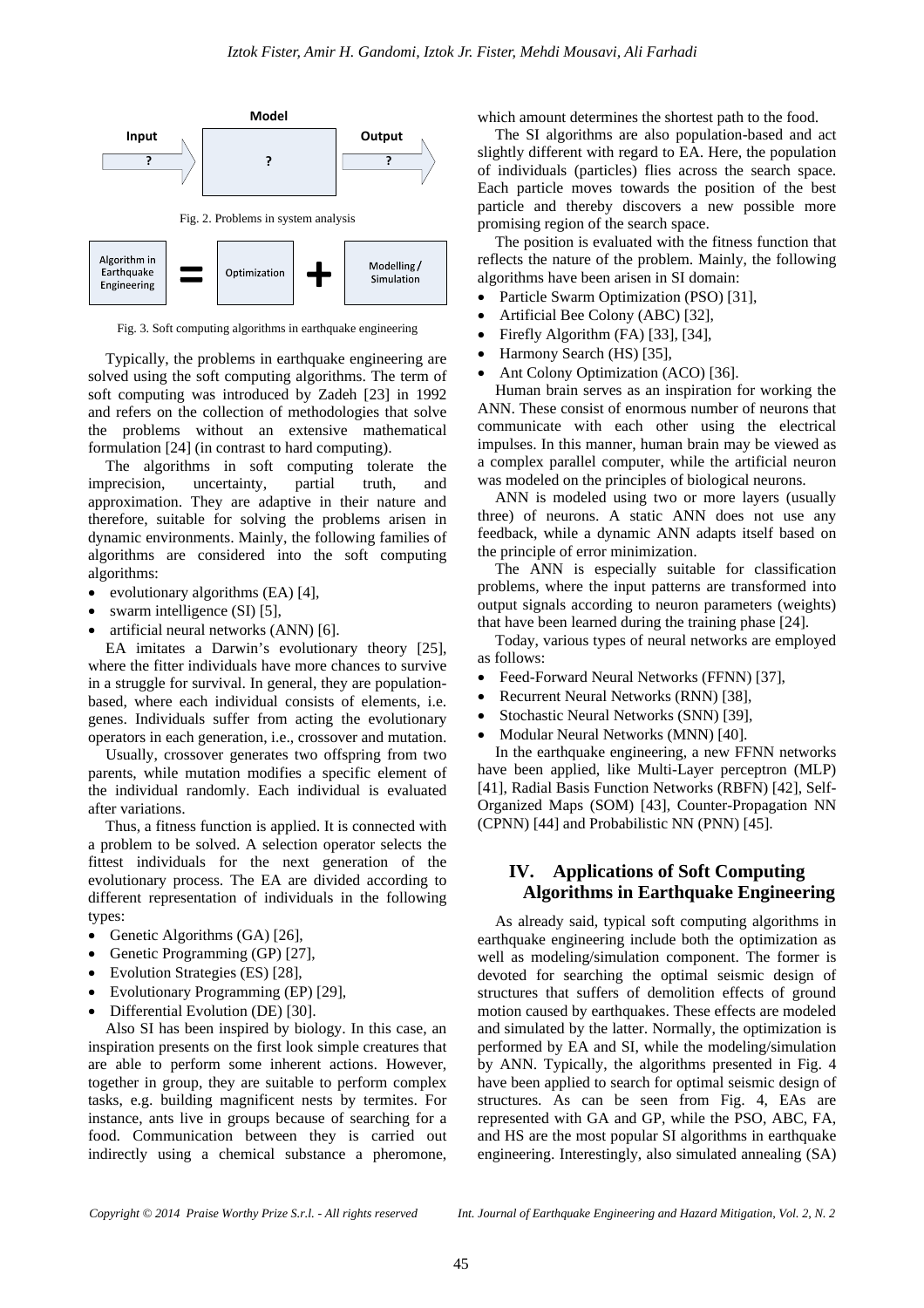[46] has been applied to this domain. The SA belongs to the traditional algorithms that search for the one solution only. On the other hand, the modeling/simulation of the ground motion attenuation has mostly been performed by algorithms presented in Fig. 5.



Fig. 4. Soft computing algorithms in earthquake engineering



Fig. 5. Soft computing algorithms in earthquake engineering

Usually, non-stationary excitation is employed into the soft computing algorithms in earthquake engineering.

More reliable is modeling/simulation using ANN, and support vector machines (SVM) [47]. Furthermore, the meta-heuristic approach can also be detected, where parameters of the MLP are controlled by the ABC algorithm. Finally, equivalent linearization is a mathematical tool developed by Krylov and Bogoliubov [48] that is suitable for simulation of nonlinear dynamic systems with random excitation [49].

This short review of soft computing in earthquake engineering collects the more important papers from this domain, where the most frequently combination of optimization and modeling/simulation algorithms was identified. Papers tackling the earthquake optimal seismic design of structures can be seen in Table I.

Table I consists of four columns that denote: the optimization problem solved in the paper (column *Problem*), optimization algorithm used for solving this problem (column *Opti. Alg.*), modeled and simulated ground motion (column *Ground Motion*), and the reference of the paper, where this algorithm was published. The rest of the soft computing algorithms tackling the earthquake engineering deals with prediction and modeling/simulation. These papers are presented in Table II.

TABLE I EARTQUAKE OPTIMAL SEISMIC DESIGN OF STRUCTURES

| EARTYCARD OF THAND DEIGHIC DEGION OF DTRUCTURES |             |                      |        |  |  |
|-------------------------------------------------|-------------|----------------------|--------|--|--|
| Problem                                         | Opti. Alg.  | <b>Ground Motion</b> | Ref.   |  |  |
| Seismic resistance                              | Traditional | <b>NONE</b>          | [50]   |  |  |
| Tuned mass damper                               | <b>PSO</b>  | Non-stationary       | [51]   |  |  |
| Real steel structure                            | PSO+AVSP    | <b>RBF</b>           | $[52]$ |  |  |
| Arch dam                                        | SPSA+PSO    | Non-stationary       | $[53]$ |  |  |
| Linear systems                                  | <b>PSO</b>  | Random               | $[54]$ |  |  |
| <b>RC</b> frames                                | <b>PSO</b>  | THA (Iranian)        | $[55]$ |  |  |
| <b>RC</b> frames                                | Monte Carlo | <b>SVM</b>           | $[56]$ |  |  |
| Record selection                                | НS          | THA (PEER)           | $[57]$ |  |  |
| Real steel structure                            | $CSS+IHS$   | THA                  | $[58]$ |  |  |
| Viscous dumpers                                 | ABC+SPSA    | THA                  | [59]   |  |  |
| Weight of structure                             | <b>BPSO</b> | <b>RBF</b>           | [60]   |  |  |
| Plan steel share                                | <b>PSO</b>  | RBF                  | [61]   |  |  |

| <b>TABLE II</b>                               |  |
|-----------------------------------------------|--|
| EARTHOUAKE PREDICTION AND MODELING/SIMULATION |  |

| Problem                    | Opti. Alg.  | <b>Ground Motion</b> | Ref. |
|----------------------------|-------------|----------------------|------|
| Seismic location           | $PSO + GA$  | Eq. waveform         | [62] |
| Seismic location           | <b>PSO</b>  | THA (Himalaya)       | [63] |
| Predict magnitude          | <b>NONE</b> | <b>PNN</b>           | [64] |
| Simulation                 | <b>FA</b>   | THA (Tropical        | [65] |
|                            |             | rainfall measuring)  |      |
| <b>MLP</b> Training on THA | <b>NONE</b> | MLP/ABC              | [66] |
| series data                |             |                      |      |
| Predict                    | <b>SA</b>   | THA (PEER)           | [67] |
| PGA, PGV, PGD              |             |                      |      |
| Predict PGA, PGV,          | GP/OLS      | THA (PEER)           | [68] |
| PGD                        |             |                      |      |

Four problems solved by soft computing algorithms can be identified in Table II as follows:

- predict seismic location and earthquake magnitude,
- earthquake modeling/simulation,
- generation of THA sequences,
- prediction of parameters PGA, PGV and PGD during the ground motion.

For the earthquake prediction, the soft computing algorithms are primarily used for predicting the seismic location (i.e. earthquake epicenter) [59], [62] and for predicting values of the some ground motion parameters [67], [68]. The earthquake epicenter is the point on the earth's surface directly above where the faulting and energy releases firstly begin [8].

Prediction of earthquake magnitude refers on the determining the largest earthquake in a pre-defined future time period in a specific seismic region. This prediction bases on the mathematical computed parameters known as seismicity indicators. A model simulation of intrusive rainfall arisen in South Atlantic Zone was developed in [65], where different simulation responses were analyzed for the precipitation rainfall field. The rainfall was parameterized and the FA was used for searching the optimal values of weights. The ABC algorithm was used in [66] for searching the optimal values of parameters MLP training on time series data prediction. In seismic hazard analysis, three parameters are important, i.e. peak ground acceleration (PGA), peak ground velocity (PGV), and peak ground displacement (PGD) [67], [68].

Acceleration is the rate of ground velocity change (measured in g, where  $g=980 \text{ cm/s}^2$ ), velocity refers to the rate of ground motion (measured in cm/s), and displacement to the distance that a particle is removed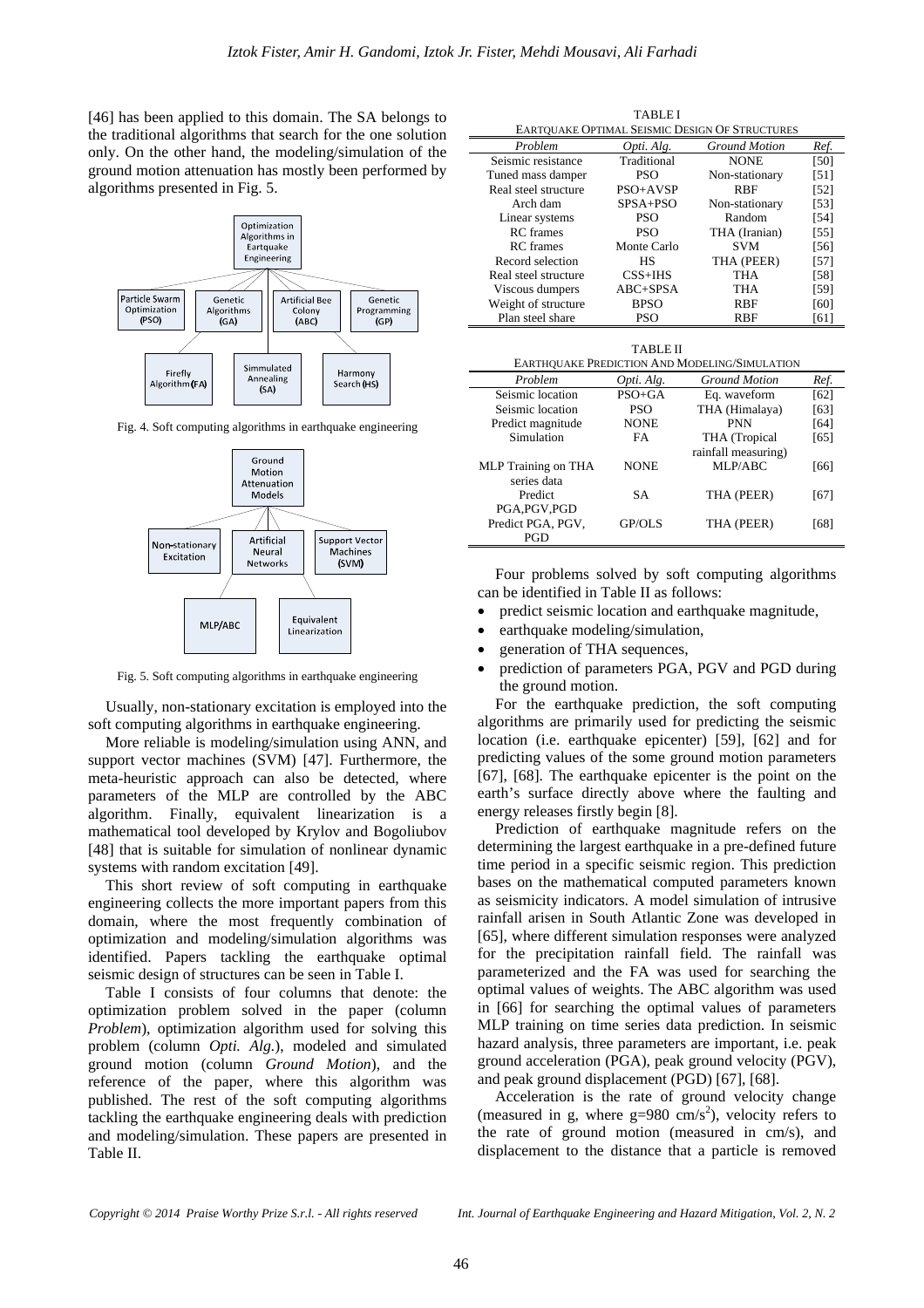from it at rest position [8]. However, the peak values refer to the maximum values of the mentioned values.

# **V. Future Directions**

Soft computing techniques are intended to complement each other [69]. Some of them can be combined, or one technique can be used when the other failed to meet the objectives of the study. In addition, by opportunities that offered by fuzzy logic, artificial neural networks and genetic algorithms, it becomes more feasible to attack harder and larger problems [70].

Earthquake prediction from data analysis and further improvement of both the design outcome and the design process, are such hard problems in earthquake engineering. The applicability of soft computing techniques in civil engineering has been significant in very past years [71]. However, in earthquake engineering field, in the present situation, the research and development of soft computing is only just starting, so far failing to play its proper role [72]. By considering the efficiency of soft computing methods in solving varieties of engineering problems and the fact that these methods are not yet mature, thus soft computing methods are expected to gain more research interest.

## **VI. Conclusion**

In this paper, firstly taxonomy of the problems arisen in earthquake engineering that are appropriate for solving with soft computing techniques include optimal seismic design of structures and earthquake prediction from data analysis, are discussed in more detail. Then, soft computing algorithms such as evolutionary algorithms, swarm intelligence and artificial neural networks are exposed. Finally, all aspects of applications of the soft computing algorithms in earthquake engineering are analyzed. Predict seismic location and earthquake magnitude, earthquake modeling/simulation, generation of THA sequences, prediction of parameters PGA, PGV, and PGD during the ground motion are such applications of the soft computing methods in earthquake engineering.

Despite of the fact that the soft computing techniques are very effective when it is applied to real-world problems that are not able to be solved by traditional hard computing, these techniques in earthquake engineering field applications and development trend are still in its infancy. On the basis of the above mentioned remarks, the authors believe that soft computing methods in earthquake engineering field will have a broad prospect.

#### **References**

- [1] A. Elnashai, L. Sarno, Fundamentals of Earthquake Engineering (Wiley, 2010).
- [2] R. Day, Geotechnical Earthquake Engineering (MacGraw-Hill, 2012).
- [3] V. Gioncu, F. Mazzolani, Earthquake Engineering for Structural Design (CRC Press, 2010).
- [4] A.E. Eiben, J.E. Smith, Introduction to Evolutionary Computing

(Springer-Verlag, Berlin, 2003).

- [5] C. Blum, D. Merkle, Swarm Intelligence(Springer-Verlag, Berlin, 2008).
- [6] M. Hassoun, Fundamentals of Artificial Neural Networks, A Bradford Book, 2003.
- [7] Earthquake Engineering Research 1982, Committee on Earthquake Engineering, Research Commission on Engineering and Technical Systems, National Research Council, National Academy Press, Washington, D.C. 1982.
- [8] C. Arnold, R. Reitherman, Building Configuration and Seismic Design (John Wiley, New York, 1982).
- [9] A. Preumont, Vibration Control of Active Structures: An Introduction (Springer-Verlag, Berlin, 2011).
- [10] R. Guclu, H. Yazici, Fuzzy Logic Control of a Non-linear Structural System against Earthquake Induced Vibration, Journal of Vibration and Control, vol. 13, n. 11, 2007, pp. 1535-1551.
- [11] M. D. Symans, F. A. Charney, A. S. Whittaker, M. C. Constantinou, C. A. Kircher, M. W. Johnson, and R. J. McNamara, Energy Dissipation Systems for Seismic Applications: Current Practice and Recent Developments", Journal of Structural Engineering vol. 134, n. 1, 2008, pp. 3-21
- [12] H. Shayeghi, H. Eimani Kalasar, H. Shayanfar, and A. Shayeghi, PSO based TMD design for vibration control of tall building structures, in Proceedings of the International Conference on Artificial Intelligence (ICAI '09), 2009.
- [13] N. R.Fisco and H. Adeli, Smart structures: Part I Active and semi-active control. Scientia Iranica, vol.18, 2011, 275–284.
- [14] S. Thenozhi, W.Yu,Advances in modeling and vibration control of building structures, Annual Reviews in Control, Elsevier, vol.37, 2013, pp.346–364.
- [15] R. L. Mayes, F.Naeim, Design of Structures with Seismic Isolation,chapter 14, pp. 723-756.
- [16] J. C. Ramallo1, E. A. Johnson, and B. F. Spencer Jr., "Smart" Base Isolation Systems, Journal of Engineering Mechanics, vol. 128, n. 10, 2002, pp. 1088–1099.
- [17] O. E. Ozbulut and S. Hurlebaus, Fuzzy control of piezoelectric friction dampers for seismic protection of smart base isolated buildings, Bulletin of Earthquake Engineering, vol. 8, n. 6, 2010, pp. 1435– 1455.
- [18] T.T. Soong, B.F. Spencer Jr, Supplemental energy dissipation: state-of-the-art and state-of-the practice, Engineering Structures, Elsevier, vol.24, 2002, pp. 243–259.
- [19] T. T.Soong, A. M.Reinhorn, Y. P.Wang, and R. C.Lin, Full-scale implementation of active control-I: Design and simulation. Journal of Structural Engineering, 1991, pp.3516–3536.
- [20] A. Schmidt, The Design of an Active Structural Vibration Reduction System Using a Modified Particle Swarm Optimization, 2010.
- [21] R. Guclu and H. Yazici, "Vibration control of a structure with ATMD against earthquake using fuzzy logic controllers," Journal of Sound and Vibration, vol. 318, n. 1-2, 2008, pp. 36–49.
- [22] R.J. Geller, Earthquake prediction: a critical review, Geophys. J. Int., vol. 131, 1997, pp. 425-450.
- [23] L.A. Zadeh, Foreword, Proceedings of the Second International Conference on Fuzzy Logic and Neural Networks, Iizouka, Yapan, 1992, pp. XIII-XIV.
- [24] D.K. Pratihar, Soft Computing: Fundamentals and Applications, (Alpha Science International Ltd., Oxford, 2014).
- [25] C. Darwin, On the Origin of Species(Harvard University Press,London, 1859).
- [26] D. Goldberg, Genetic Algorithms in Search, Optimization, and Machine Learning (Addison-Wesley, Massachusetts, 1996).
- [27] J. Koza, Genetic Programming 2 Automatic Discovery of Reusable Programs (MIT Press, Cambridge, USA, 1994).
- [28] T. Bäck, Evolutionary Algorithms in Theory and Practice Evolution Strategies, Evolutionary Programming, Genetic Algorithms(University Press, Oxford, 1996).
- [29] L. Fogel, A. Owens, M. Walsh, Artificial Intelligence through Simulated Evolution(John Willey, New York, US, 1966).
- [30] R. Storn, K. Price, Differential Evolution: A Simple and Efficient Heuristic for Global Optimization over Continuous Spaces. Journal of Global Optimization, vol. 11 no. 4, 1997, pp. 341-359.
- [31] J. Kennedy, R. Eberhart, The Particle Swarm Optimization; Social Adaptation in Information Processing. In D. Corne, M. Dorigo, F.

*Copyright © 2014 Praise Worthy Prize S.r.l. - All rights reserved Int. Journal of Earthquake Engineering and Hazard Mitigation, Vol. 2, N. 2*